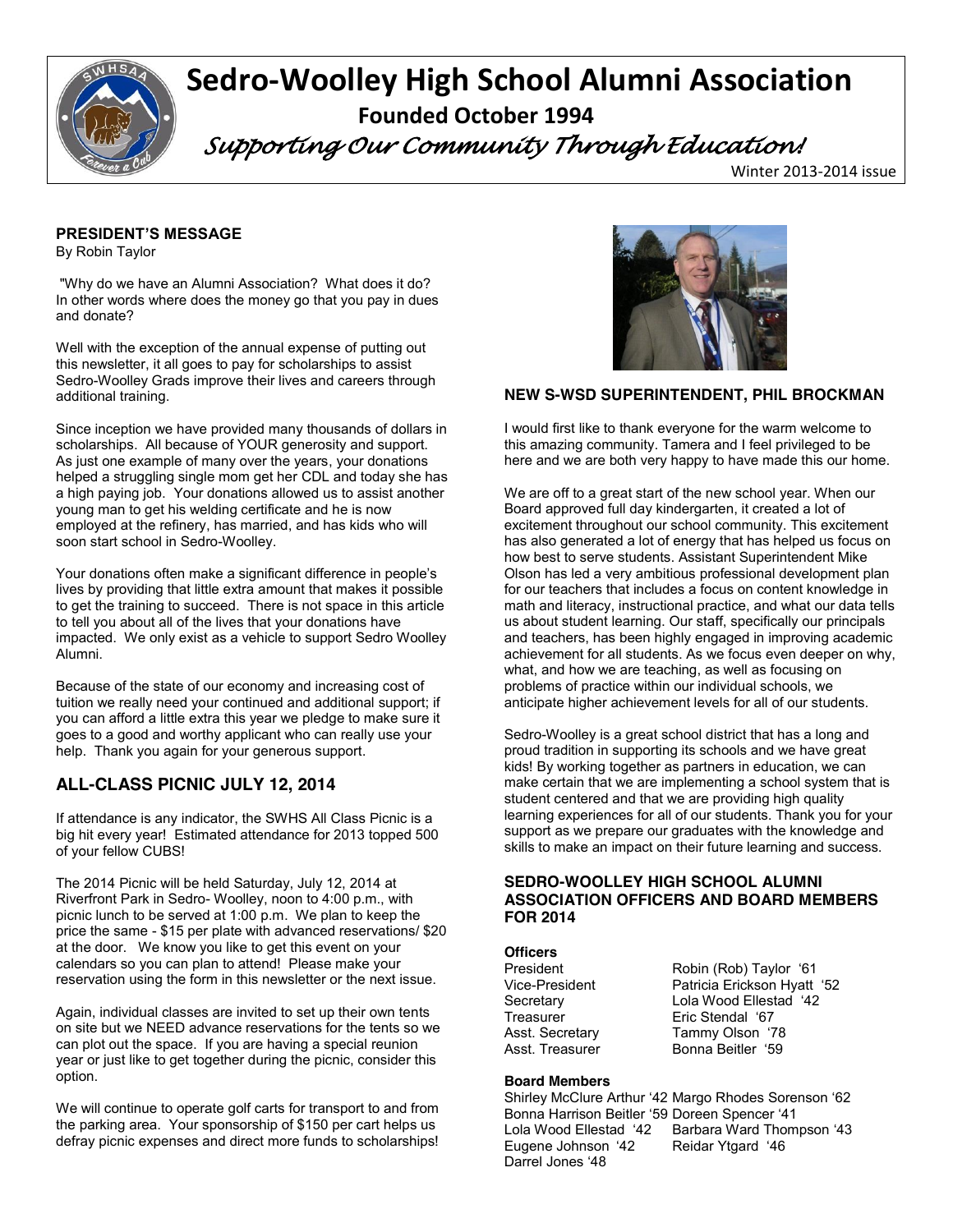# **SWHS AA SCHOLARSHIPS**

The SWHS AA awards **vocational** scholarships each year to deserving students who want to better themselves and their community. Scholarships are funded from the plant and bake sale, the class picnic, and donations/memorials.

Here is a quick update from one of our recent awardees:

My name is **Chelsea Seidel Wilhelm** and I am currently a senior at the Washington State University College of Nursing in Spokane, Washington. Before entering the nursing program my junior year of college, I completed my prerequisites at Eastern Washington University in Cheney.

I am a Cadet in the EWU ROTC Program and will enter the US Army as an Officer in the Nursing Corps upon graduation and commissioning. The Sedro-Woolley High School Alumni Association scholarship has had a huge impact on my college career! I am honored to represent alumni from my high school by applying myself and working hard toward my goal of becoming a registered nurse with a Bachelor of Science degree from WSU with EWU. The SWHSAA scholarship has supported me by limiting the amount of school loans I have had to take out, helping me feel more prepared to enter the workforce with minimal debt. I so appreciate all of the support I have received from the Alumni Association, financial and otherwise.

[Chelsea was a member of the class of 2011 and received a Class of 1971 Scholarship, as awarded under the umbrella of the SWHS AA.]



#### **New street in Sedro-Woolley!**

### **FALL SWHSAA ACTIVITIES**

#### By Lola Ellestad

Students who received scholarships last year are now beginning their classes! The Alumni Association is now requesting scholarship applications for 2014.

The election of new officers took place at the November meeting and installation will be in December. Please come to support officers who work for the benefit of the students.

If you would be interested in serving as a committee chairman or serving on a committee, please let it be known by contacting one of the present officers. It is fun being with those that help with the Food and Plant Sale or getting involved with the Picnic.

This is helping students through education...that is the name of our game!!!!!!

#### **WINTER-SPRING 2014 NEWSLETTER**

The SWHS Alumni Association publishes two editions of our newsletter per year. Our intent is to provide as much updated information as possible, but you'll find even more news on our blog, web site, and Facebook page. Submit your class information any time!

This newsletter was compiled and edited by Judy Johnson, class of 1971.



# **Coming Class Events**

#### **Class of 1959**

The Gals of '59 meet every other month for lunch. If you graduated in 1959 from SWHS and want to come, call Bonna Beitler 360-855-0030 for the time and place.

#### **Class of 1961**

Class of 1961 contact **John Keene** jhkeene1@msn.com

February 15<sup>th</sup> - "Valentine Luncheon Retreat" At the Medallion Hotel May 10<sup>th</sup> - "May Snow Bird Return Party" At the Medallion Hotel

3rd of July - Fireworks at Gary and Kris Johnson's on Big Lake 4th of July - Senior Breakfast, Watch Parade, meet at Eagles for lunch after the parade 5th of July -" Remember When Party" And Spaghetti Dinner at the Eagles Hall 5:00 p.m. to midnight 6th of July - Class of 1961 picnic.

July 12<sup>th</sup> - All Class Picnic August  $9<sup>th</sup>$  - "Snow Bird Send Off" picnic

#### **Class of 1971**

Coffee hour on the last Tuesday of every month, where we visit and catch up on the latest news. December coffee hour will be December 17<sup>th</sup>, to avoid conflicts with holiday events.

#### **Sedro-Woolley Cam**

Sedro-Woolley has a live downtown cam! Check out the happenings any time of the day or night at the City's web site:

www.ci.sedro-woolley.wa.us

#### **SEDRO-WOOLLEY WEAR**

Did you know that you can find Sedro-Woolley t-shirts, sweatshirts, hats, lanyards, travel mugs, and other accessories at these locations?

#### **Preprinted:**

**Oliver Hammer** 821 Metcalf S-W 360-855-0395

**FBLA Club** – Sedro-Woolley High School 1235 3rd Street S-W 360-855-3510

### **Custom Printing**

**DC's Printing and Awards**  816 Metcalf S-W 360-855-1640 Digitizing service available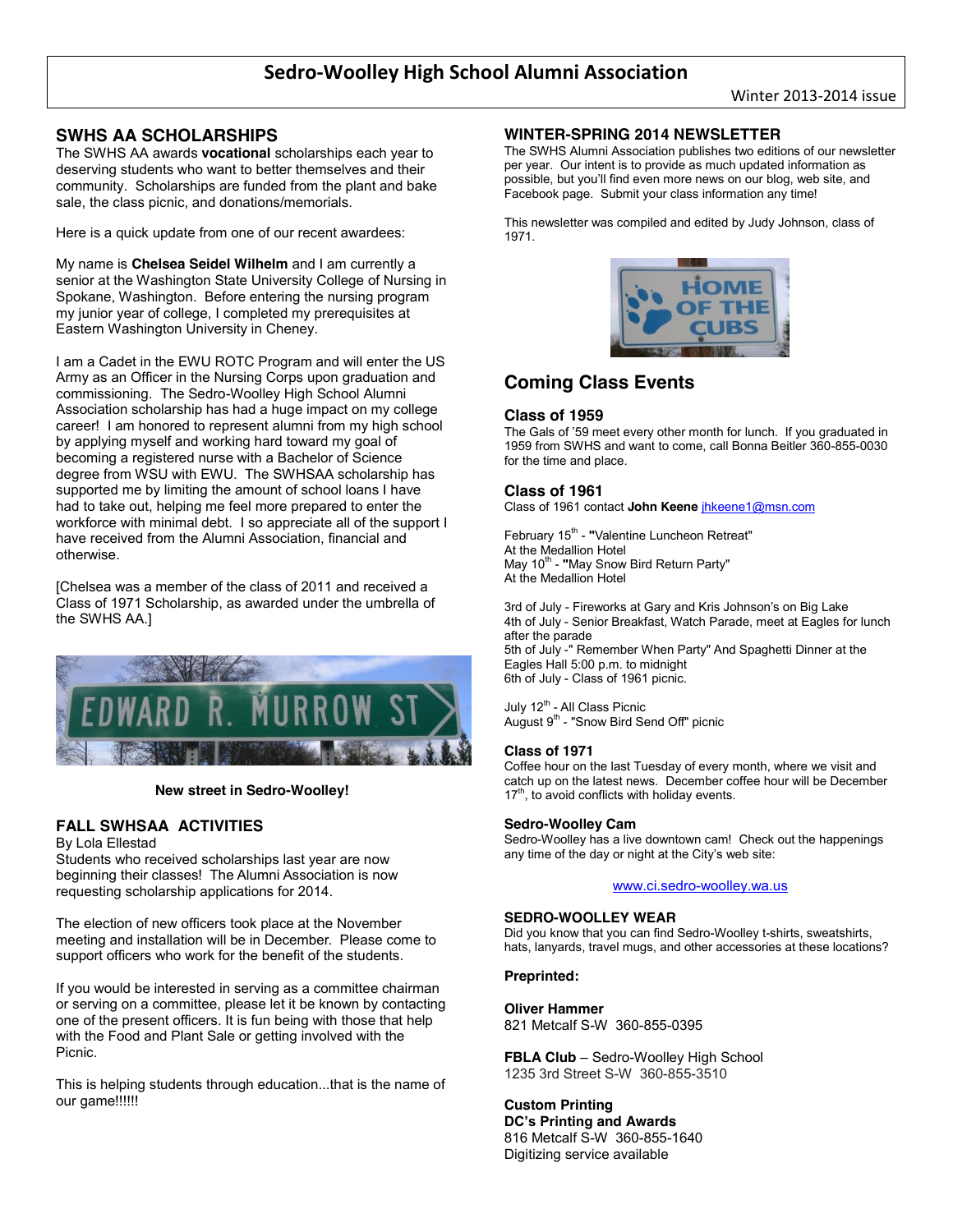# *Please* **fill out all forms you are sending in as completely as possible. Our bookkeeper will thank you!**

# **RESERVATION FORM FOR SWHS ALUMNI ASSOCIATION ANNUAL ALL-CLASS PICNIC July 12, 2014—SEDRO-WOOLLEY RIVERFRONT PARK**

| NO. ATTENDING:____________________CHECK AMOUNT (\$15.00 per person):________________________________                                                                                                                                                                                                           |                 |       |            |                                                                                                               |                  |  |  |
|----------------------------------------------------------------------------------------------------------------------------------------------------------------------------------------------------------------------------------------------------------------------------------------------------------------|-----------------|-------|------------|---------------------------------------------------------------------------------------------------------------|------------------|--|--|
| CHICKEN: CHICKEN: OR (not both!) HAMBURGER (with condiments):                                                                                                                                                                                                                                                  |                 |       |            |                                                                                                               |                  |  |  |
| Please make check payable to SWHSAA and mail in enclosed envelope. Registration deadline is 7/1/2014. If<br>reserving under more than one name, please specify. You MUST pre-register and pay in advance to join in the<br>catered lunch, provided by Joy's SW Bakery. Registrations paid after deadline: \$20 |                 |       |            |                                                                                                               |                  |  |  |
| <b>CUT HERE</b>                                                                                                                                                                                                                                                                                                | <b>CUT HERE</b> |       |            | <b>CUT HERE</b>                                                                                               |                  |  |  |
| Sedro-Woolley High School Alumni Association Membership/Donation Form                                                                                                                                                                                                                                          |                 |       |            |                                                                                                               |                  |  |  |
|                                                                                                                                                                                                                                                                                                                | Last            | First | Middle     | Maiden                                                                                                        | Nickname         |  |  |
| Street                                                                                                                                                                                                                                                                                                         |                 |       | City/State | Phone: All and the state of the state of the state of the state of the state of the state of the state of the | Zip              |  |  |
| Spouse Name: ____                                                                                                                                                                                                                                                                                              |                 |       |            |                                                                                                               | Graduation Year: |  |  |
| First                                                                                                                                                                                                                                                                                                          | Middle          | Last  | Maiden     |                                                                                                               |                  |  |  |
| Annual Membership Dues, \$10: \$______ Paying for years (circle): _2014 2015 2016 _Life Membership, \$100: \$______________________________<br>(Lifetime membership card will be sent to you)                                                                                                                  |                 |       |            |                                                                                                               |                  |  |  |
| Memorial \$ ________ Anniversary: \$ ________ Birthday: \$ _________ Other: \$ _________ Donation: \$ _________                                                                                                                                                                                                |                 |       |            |                                                                                                               |                  |  |  |
|                                                                                                                                                                                                                                                                                                                |                 |       |            |                                                                                                               | Class of         |  |  |
|                                                                                                                                                                                                                                                                                                                | Middle<br>First |       | Last       | Maiden                                                                                                        |                  |  |  |
| (Acknowledgement will not be sent without an address) Street                                                                                                                                                                                                                                                   |                 |       | City/State |                                                                                                               | Zip              |  |  |
|                                                                                                                                                                                                                                                                                                                |                 |       |            |                                                                                                               |                  |  |  |

**The Sedro-Woolley High School Alumni Association uses membership dues for the operating expenses of the organization. Memorials and Donations go directly to the scholarship program funds.** *Thank you for your support!!!*